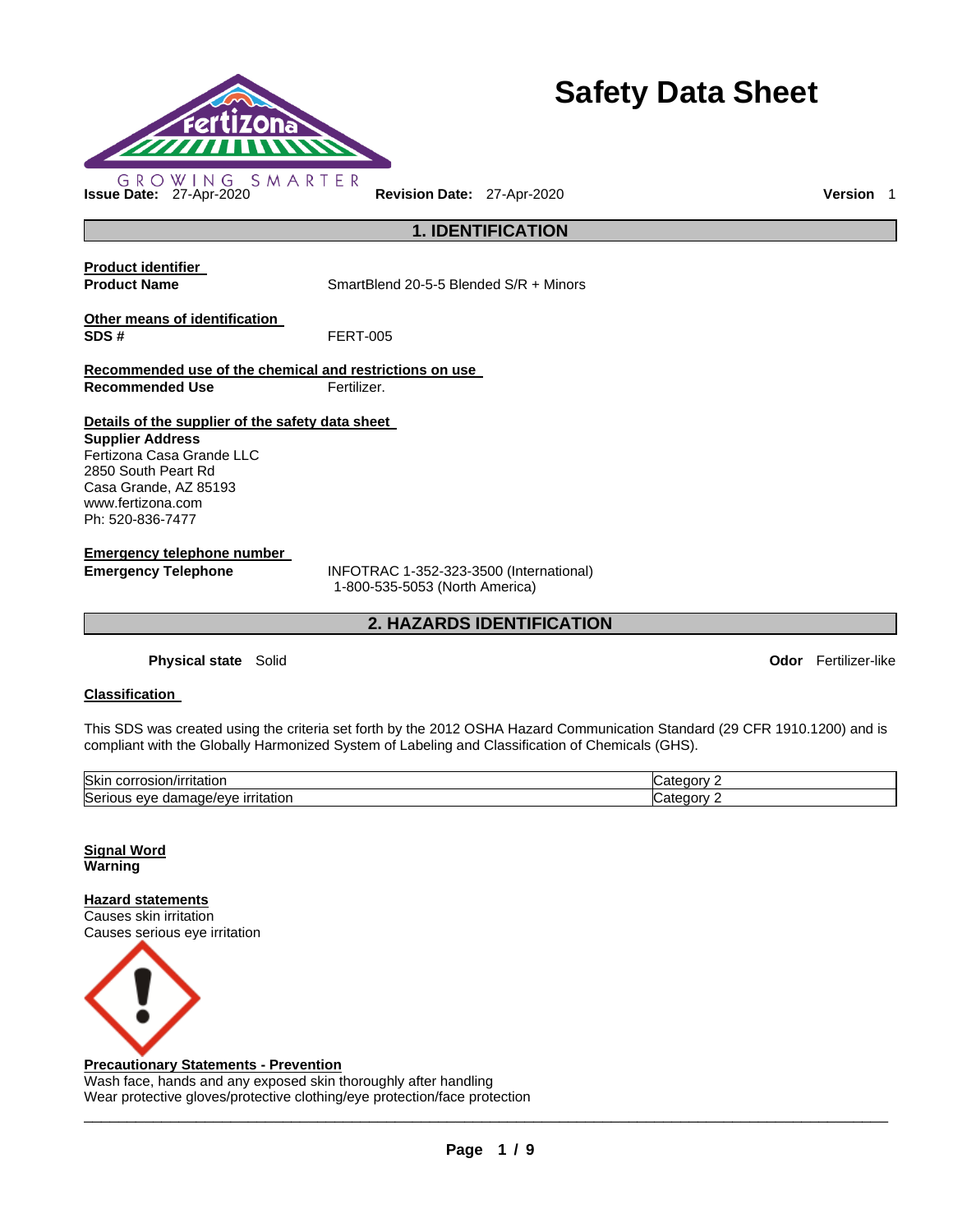### **Precautionary Statements - Response**

IF IN EYES: Rinse cautiously with water for several minutes. Remove contact lenses, if present and easy to do. Continue rinsing If eye irritation persists: Get medical advice/attention IF ON SKIN: Wash with plenty of water and soap Take off contaminated clothing and wash before reuse If skin irritation occurs: Get medical advice/attention

\_\_\_\_\_\_\_\_\_\_\_\_\_\_\_\_\_\_\_\_\_\_\_\_\_\_\_\_\_\_\_\_\_\_\_\_\_\_\_\_\_\_\_\_\_\_\_\_\_\_\_\_\_\_\_\_\_\_\_\_\_\_\_\_\_\_\_\_\_\_\_\_\_\_\_\_\_\_\_\_\_\_\_\_\_\_\_\_\_\_\_\_\_

### **Other hazards**

Toxic to aquatic life with long lasting effects

# **3. COMPOSITION/INFORMATION ON INGREDIENTS**

Please also refer to subsequent sections of this SDS for additional information regarding the components of this product.

| <b>Chemical name</b>        | <b>CAS No</b> | Weight-% |
|-----------------------------|---------------|----------|
| Ammonium Sulfate            | 7783-20-2     | 20-30    |
| Sulfur                      | 7704-34-9     | $1 - 10$ |
| Calcium Sulfate             | 7778-18-9     | $1 - 5$  |
| Copper sulfate pentahydrate | 7758-99-8     | 1.0      |

\*\*If Chemical Name/CAS No is "proprietary" and/or Weight-% is listed as a range, the specific chemical identity and/or percentage of composition has been withheld as a trade secret.\*\*

# **4. FIRST AID MEASURES**

### **Description of first aid measures**

| <b>General Advice</b>                                       | Provide this SDS to medical personnel for treatment.                                                                                                                                          |  |  |
|-------------------------------------------------------------|-----------------------------------------------------------------------------------------------------------------------------------------------------------------------------------------------|--|--|
| <b>Eye Contact</b>                                          | Rinse cautiously with water for several minutes. Remove contact lenses, if present and<br>easy to do. Continue rinsing. If eye irritation persists: Get medical advice/attention.             |  |  |
| <b>Skin Contact</b>                                         | Wash with plenty of water. Take off contaminated clothing. Wash contaminated clothing<br>before reuse. If skin irritation persists, call a physician.                                         |  |  |
| <b>Inhalation</b>                                           | Remove exposed individual(s) to fresh air for 20 minutes. Consult a physician/poison center<br>if individual's condition declines or if symptoms persist.                                     |  |  |
| Ingestion                                                   | Rinse mouth. Do NOT induce vomiting. Drink 1 or 2 glasses of water. Never give anything<br>by mouth to an unconscious person. Call a poison center or doctor/physician if you feel<br>unwell. |  |  |
| Most important symptoms and effects, both acute and delayed |                                                                                                                                                                                               |  |  |
| <b>Symptoms</b>                                             | Causes serious eye irritation. Causes skin irritation. May be harmful if swallowed.                                                                                                           |  |  |

# **Indication of any immediate medical attention and special treatment needed**

**Notes to Physician Treat symptomatically.**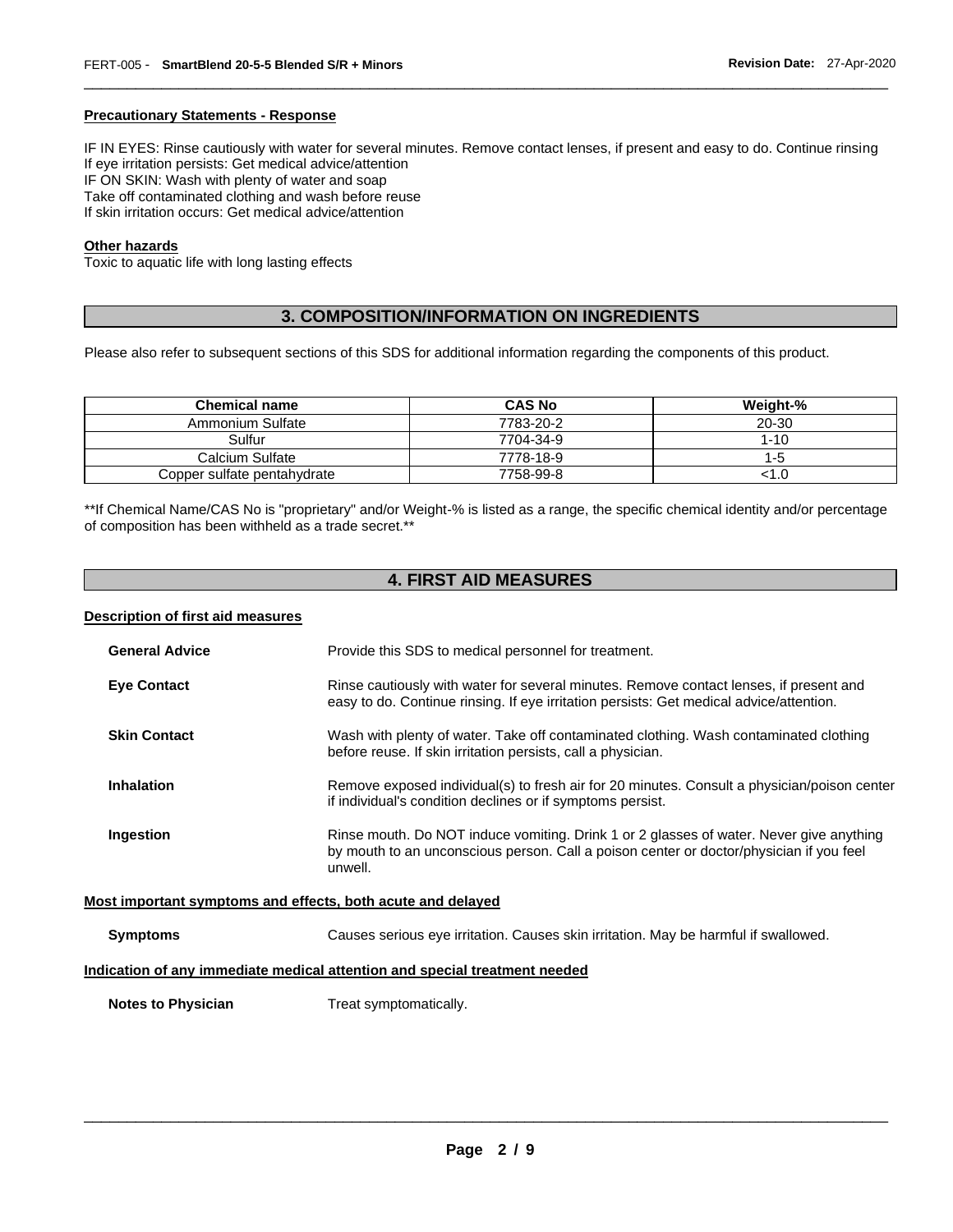# \_\_\_\_\_\_\_\_\_\_\_\_\_\_\_\_\_\_\_\_\_\_\_\_\_\_\_\_\_\_\_\_\_\_\_\_\_\_\_\_\_\_\_\_\_\_\_\_\_\_\_\_\_\_\_\_\_\_\_\_\_\_\_\_\_\_\_\_\_\_\_\_\_\_\_\_\_\_\_\_\_\_\_\_\_\_\_\_\_\_\_\_\_ **5. FIRE-FIGHTING MEASURES**

### **Suitable Extinguishing Media**

Use extinguishing measures that are appropriate to local circumstances and the surrounding environment.

### **Unsuitable Extinguishing Media** Not determined.

### **Specific Hazards Arising from the Chemical**

Product is not flammable.

### **Protective equipment and precautions for firefighters**

As in any fire, wear self-contained breathing apparatus pressure-demand, MSHA/NIOSH (approved or equivalent) and full protective gear.

# **6. ACCIDENTAL RELEASE MEASURES**

### **Personal precautions, protective equipment and emergency procedures**

| <b>Personal Precautions</b>                          | Wear protective clothing as described in Section 8 of this safety data sheet. Ventilate area<br>of leak or spill.                                         |  |  |  |
|------------------------------------------------------|-----------------------------------------------------------------------------------------------------------------------------------------------------------|--|--|--|
| <b>Environmental precautions</b>                     |                                                                                                                                                           |  |  |  |
| <b>Environmental precautions</b>                     | Do not allow into any sewer, on the ground or into any body of water. See Section 12 for<br>additional Ecological Information.                            |  |  |  |
| Methods and material for containment and cleaning up |                                                                                                                                                           |  |  |  |
| <b>Methods for Containment</b>                       | Prevent further leakage or spillage if safe to do so.                                                                                                     |  |  |  |
| <b>Methods for Clean-Up</b>                          | Avoid creating dust. Reclaim where possible. Sweep up and shovel into suitable containers<br>for disposal. For waste disposal, see section 13 of the SDS. |  |  |  |
| <b>7. HANDLING AND STORAGE</b>                       |                                                                                                                                                           |  |  |  |
| <b>Precautions for safe handling</b>                 |                                                                                                                                                           |  |  |  |
| <b>Advice on Safe Handling</b>                       | Avoid generation of dust. Wear eye/face protection. Wear protective gloves/protective                                                                     |  |  |  |

clothing. Do not eat, drink or smoke when using this product. Use personal protection recommended in Section 8. Wash face, hands and any exposed skin thoroughly after handling. Avoid breathing dusts. Use only in well ventilated areas. Observe precautions found on the label.

**Conditions for safe storage, including any incompatibilities**

| <b>Storage Conditions</b> | Keep containers tightly closed in a dry, cool and well-ventilated place. |  |
|---------------------------|--------------------------------------------------------------------------|--|
|                           |                                                                          |  |

**Incompatible Materials** Strong oxidizing agents. Strong acids. Strong bases.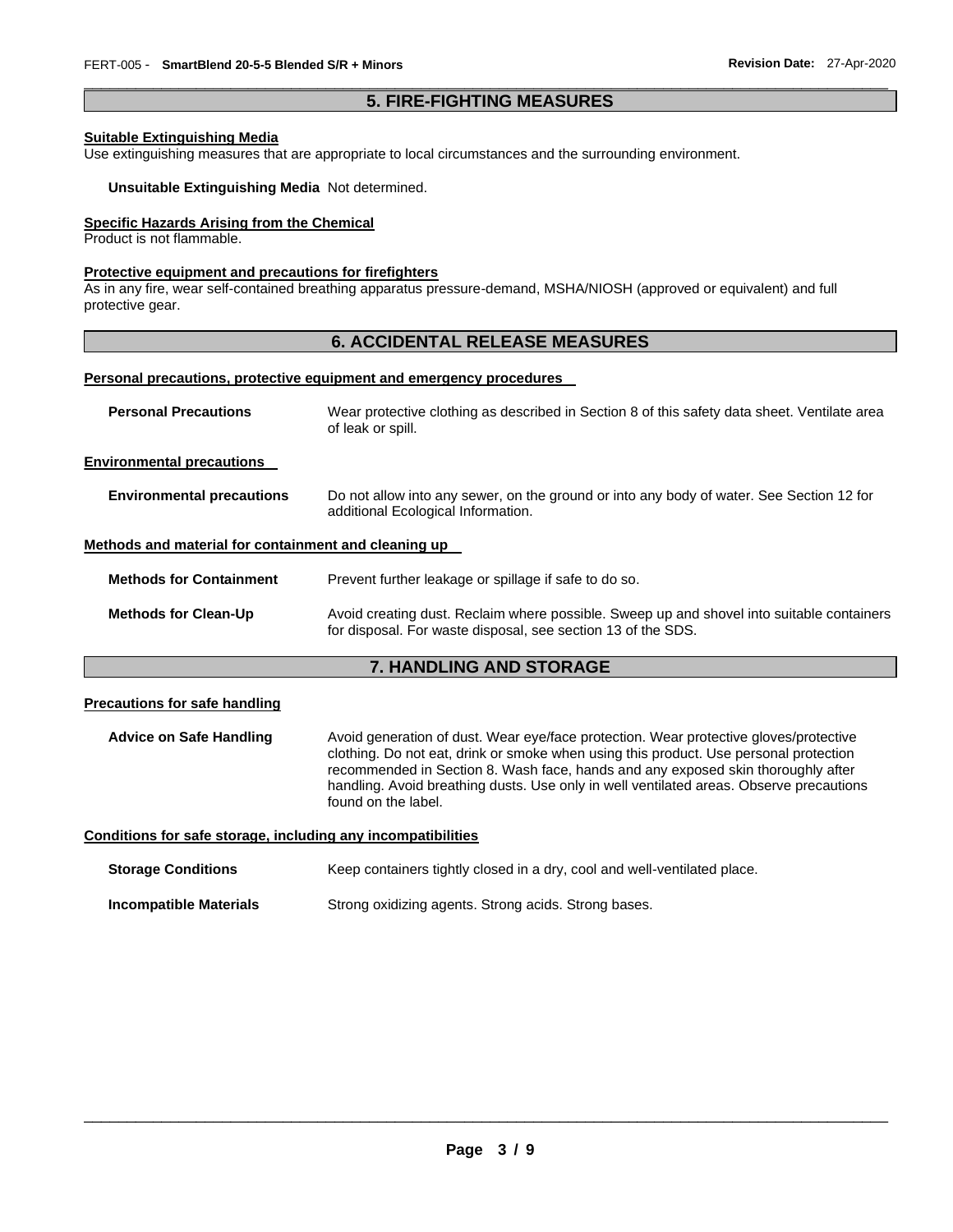# \_\_\_\_\_\_\_\_\_\_\_\_\_\_\_\_\_\_\_\_\_\_\_\_\_\_\_\_\_\_\_\_\_\_\_\_\_\_\_\_\_\_\_\_\_\_\_\_\_\_\_\_\_\_\_\_\_\_\_\_\_\_\_\_\_\_\_\_\_\_\_\_\_\_\_\_\_\_\_\_\_\_\_\_\_\_\_\_\_\_\_\_\_ **8. EXPOSURE CONTROLS/PERSONAL PROTECTION**

# **Exposure Guidelines**

| <b>Chemical name</b>        | <b>ACGIH TLV</b>          | <b>OSHA PEL</b>                                                                     | <b>NIOSH IDLH</b>                         |
|-----------------------------|---------------------------|-------------------------------------------------------------------------------------|-------------------------------------------|
| Calcium Sulfate             | TWA: 10 $mq/m3$ inhalable | TWA: $15 \text{ mg/m}^3$ total dust                                                 | TWA: $10 \text{ mg/m}^3$<br>total dust    |
| 7778-18-9                   | particulate matter        | TWA: $5 \text{ mg/m}^3$ respirable                                                  | TWA: 5 $mq/m3$ respirable dust            |
|                             |                           | fraction                                                                            |                                           |
|                             |                           | (vacated) TWA: $15 \text{ mg/m}^3$                                                  |                                           |
|                             |                           | (vacated) TWA: $5 \text{ mg/m}^3$                                                   |                                           |
|                             |                           | respirable fraction                                                                 |                                           |
| Copper sulfate pentahydrate |                           | TWA: 1 mg/m <sup>3</sup> Cu dust and mist TWA: 1 mg/m <sup>3</sup> Cu dust and mist | IDLH: 100 mg/m <sup>3</sup> Cu dust and   |
| 7758-99-8                   |                           |                                                                                     | mist                                      |
|                             |                           |                                                                                     | TWA: 1 mg/m <sup>3</sup> Cu dust and mist |

# **Appropriate engineering controls**

| <b>Engineering Controls</b>     | Maintain eye wash fountain and quick-drench facilities in work area.                                                                                                                                                                                                                                                           |
|---------------------------------|--------------------------------------------------------------------------------------------------------------------------------------------------------------------------------------------------------------------------------------------------------------------------------------------------------------------------------|
|                                 | Individual protection measures, such as personal protective equipment                                                                                                                                                                                                                                                          |
| <b>Eye/Face Protection</b>      | Safety glasses as a minimum for protection. Refer to 29 CFR 1910.133 for eye and face<br>protection regulations.                                                                                                                                                                                                               |
| <b>Skin and Body Protection</b> | Wear protective gloves and protective clothing. Refer to 29 CFR 1910.138 for appropriate<br>skin and body protection.                                                                                                                                                                                                          |
| <b>Respiratory Protection</b>   | If necessary, wear a MSHA/NIOSH-approved respirator. Refer to 29 CFR 1910.134 for<br>respiratory protection requirements.                                                                                                                                                                                                      |
|                                 | General Hygiene Considerations Avoid contact with skin, eyes and clothing. After handling this product, wash hands before<br>eating, drinking, or smoking. If contact occurs, remove contaminated clothing. If needed,<br>take first aid action shown on section 4 of this SDS. Launder contaminated clothing before<br>reuse. |

# **9. PHYSICAL AND CHEMICAL PROPERTIES**

# **Information on basic physical and chemical properties**

| <b>Physical state</b><br>Appearance<br>Color | Solid<br>Not determined<br>Not determined | Odor<br><b>Odor Threshold</b> | Fertilizer-like<br>Not determined |
|----------------------------------------------|-------------------------------------------|-------------------------------|-----------------------------------|
| <b>Property</b>                              | Values                                    | • Method<br>Remarks           |                                   |
| рH                                           | Not determined                            |                               |                                   |
| Melting point / freezing point               | Not determined                            |                               |                                   |
| Boiling point / boiling range                | Not determined                            |                               |                                   |
| <b>Flash point</b>                           | Not determined                            |                               |                                   |
| <b>Evaporation Rate</b>                      | Not determined                            |                               |                                   |
| <b>Flammability (Solid, Gas)</b>             | Not determined                            |                               |                                   |
| <b>Flammability Limit in Air</b>             |                                           |                               |                                   |
| Upper flammability or explosive<br>limits    | Not determined                            |                               |                                   |
| Lower flammability or explosive<br>limits    | Not determined                            |                               |                                   |
| <b>Vapor Pressure</b>                        | Not determined                            |                               |                                   |
| <b>Vapor Density</b>                         | Not determined                            |                               |                                   |
| <b>Relative Density</b>                      | Not determined                            |                               |                                   |
| <b>Water Solubility</b>                      | Soluble in water                          |                               |                                   |
| Solubility in other solvents                 | Not determined                            |                               |                                   |
| <b>Partition Coefficient</b>                 | Not determined                            |                               |                                   |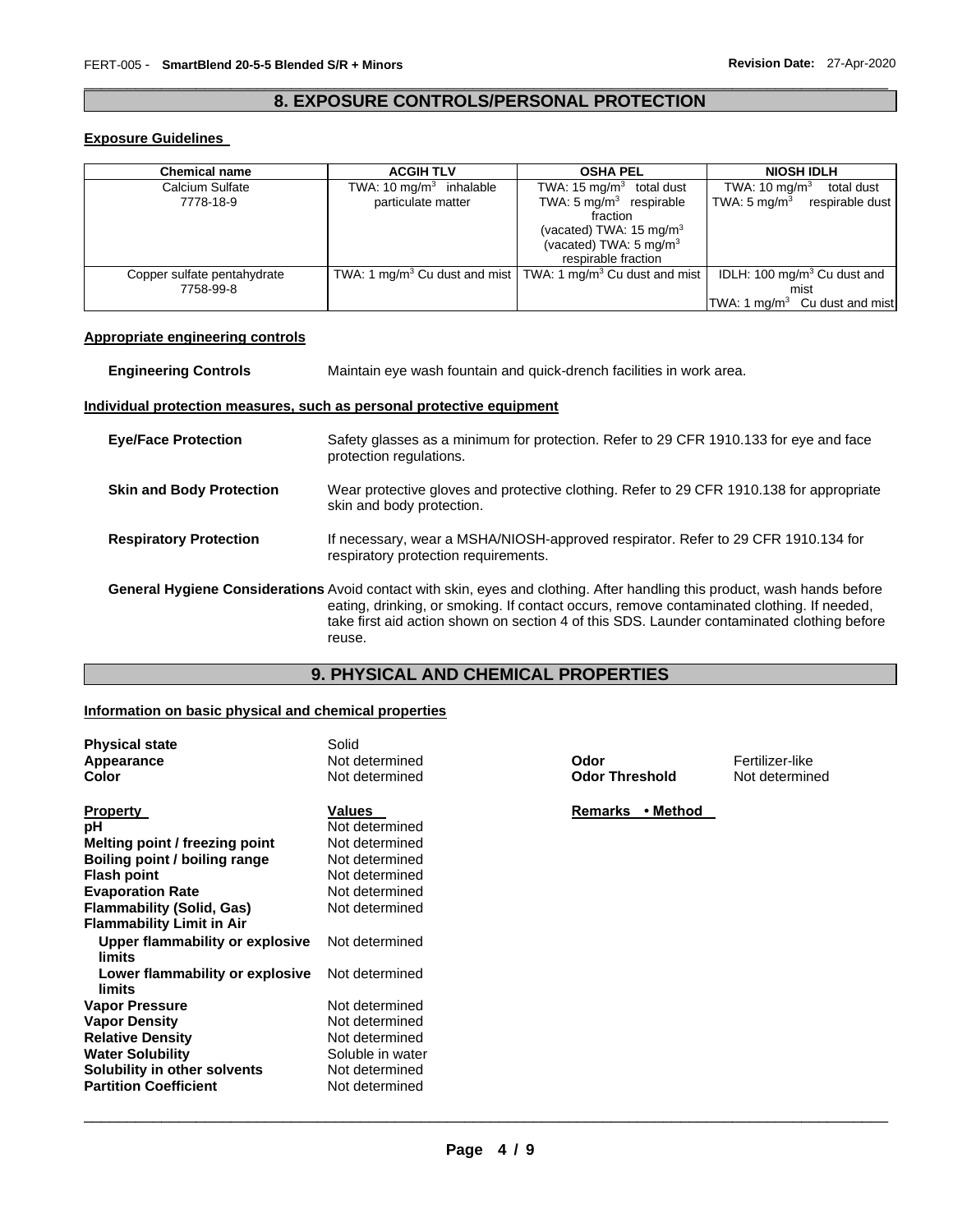### **Autoignition temperature** Not determined **Decomposition temperature** Not determined **Kinematic viscosity Not determined Dynamic Viscosity**<br> **Explosive Properties**<br>
Not determined **Explosive Properties Not determined**<br> **Oxidizing Properties Not determined Oxidizing Properties**

# **10. STABILITY AND REACTIVITY**

\_\_\_\_\_\_\_\_\_\_\_\_\_\_\_\_\_\_\_\_\_\_\_\_\_\_\_\_\_\_\_\_\_\_\_\_\_\_\_\_\_\_\_\_\_\_\_\_\_\_\_\_\_\_\_\_\_\_\_\_\_\_\_\_\_\_\_\_\_\_\_\_\_\_\_\_\_\_\_\_\_\_\_\_\_\_\_\_\_\_\_\_\_

### **Reactivity**

Not reactive under normal conditions.

### **Chemical stability**

Stable under recommended storage conditions.

### **Possibility of hazardous reactions**

None under normal processing.

### **Conditions to Avoid**

Keep out of reach of children. Avoid generation of dust.

### **Incompatible materials**

Strong oxidizing agents. Strong acids. Strong bases.

# **Hazardous decomposition products**

None known based on information supplied.

# **11. TOXICOLOGICAL INFORMATION**

### **Information on likely routes of exposure**

| <b>Product Information</b> |                                  |
|----------------------------|----------------------------------|
| <b>Eve Contact</b>         | Causes serious eye irritation.   |
| <b>Skin Contact</b>        | Causes skin irritation.          |
| <b>Inhalation</b>          | May cause irritation if inhaled. |
| Ingestion                  | May be harmful if swallowed.     |

### **Component Information**

| <b>Chemical name</b>                     | Oral LD50              | Dermal LD50                                      | <b>Inhalation LC50</b>    |
|------------------------------------------|------------------------|--------------------------------------------------|---------------------------|
| Urea formaldehyde polymer                | Rat)                   | (Rat)                                            | $> 167$ mg/m <sup>3</sup> |
| $9011 - 05 - 6$                          | = 8394 mg/kg           | > 2100 mg/kg                                     | Rat ) 4 h                 |
| Ammonium Sulfate                         | Rat)                   | > 2000 mg/kg                                     | -                         |
| 7783-20-2                                | $= 2840$ mg/kg         | (Rat)                                            |                           |
| Sulfur                                   | Rat)                   | Rabbit)                                          | Rat ) 4 h                 |
| 7704-34-9                                | > 3000 mg/kg           | > 2000 mg/kg                                     | $> 9.23$ mg/L             |
| Mono-ammonium Phosphate                  | Rat)                   | Rabbit)                                          | -                         |
| 7722-76-1                                | $= 5750$ mg/kg         | > 7940 mg/kg                                     |                           |
| Potassium Sulfate<br>7778-80-5           | $= 6600$ mg/kg<br>Rat) |                                                  |                           |
| Calcium Sulfate<br>7778-18-9             | > 3000 mg/kg<br>Rat)   |                                                  | -                         |
| Copper sulfate pentahydrate<br>7758-99-8 | $= 472$ mg/kg<br>Rat)  | $\mathsf{Rat}$ ) > 8 g/kg<br>Rabbit)<br>> 2 g/kg | > 2.95 mg/L (Rat)         |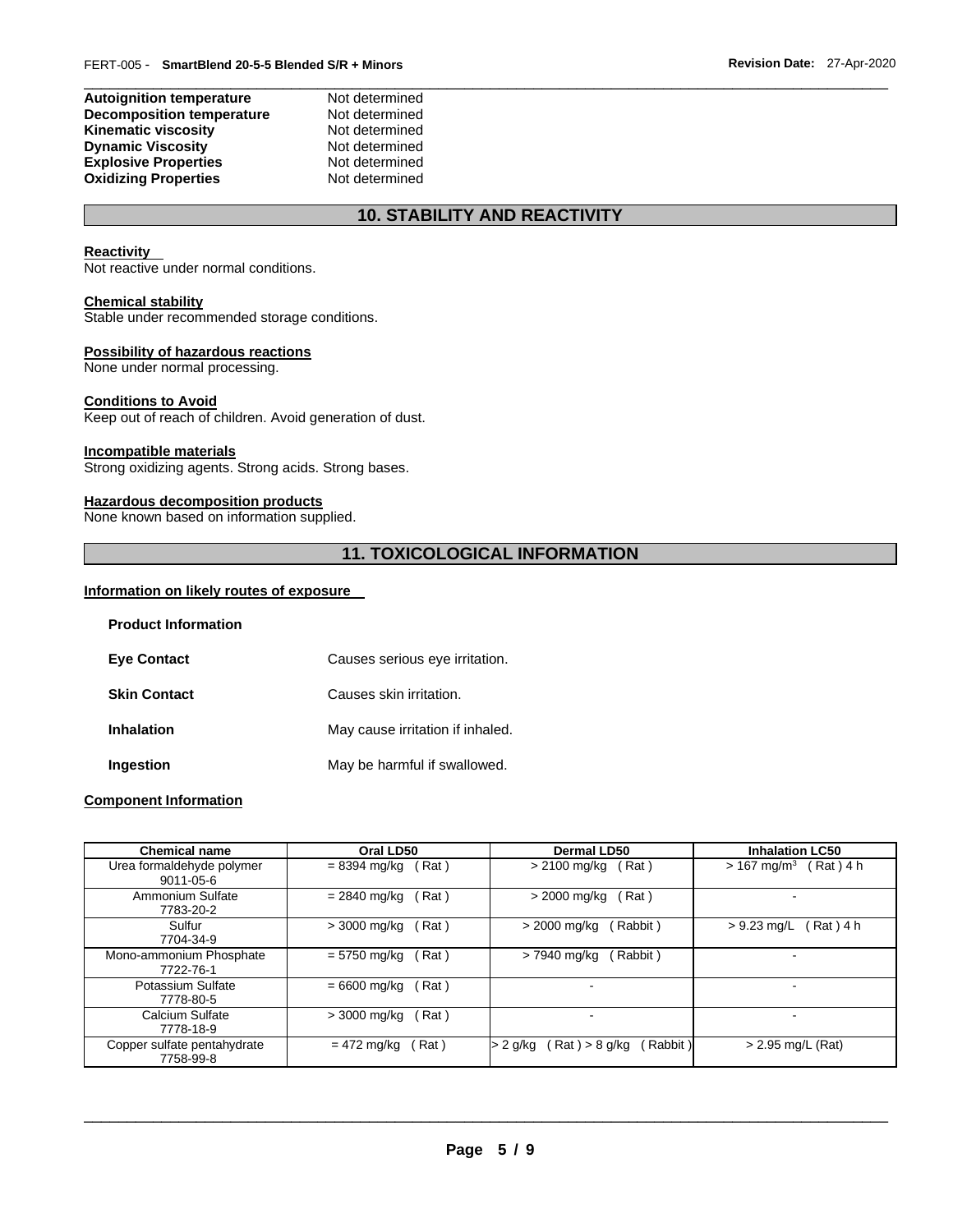# **Symptoms related to the physical, chemical and toxicological characteristics**

### **Symptoms** Please see section 4 of this SDS for symptoms.

### **Delayed and immediate effects as well as chronic effects from short and long-term exposure**

**Carcinogenicity** The table below indicates whether each agency has listed any ingredient as a carcinogen. However, the product as a whole has not been tested.

| <b>Chemical name</b> | <b>ACGIH</b> | <b>IARC</b>        | NITC<br>NIE | <b>OSHA</b> |
|----------------------|--------------|--------------------|-------------|-------------|
| saccharate<br>Iror   |              | Group <sup>1</sup> |             |             |
| 8047-67-4            |              |                    |             |             |

\_\_\_\_\_\_\_\_\_\_\_\_\_\_\_\_\_\_\_\_\_\_\_\_\_\_\_\_\_\_\_\_\_\_\_\_\_\_\_\_\_\_\_\_\_\_\_\_\_\_\_\_\_\_\_\_\_\_\_\_\_\_\_\_\_\_\_\_\_\_\_\_\_\_\_\_\_\_\_\_\_\_\_\_\_\_\_\_\_\_\_\_\_

**Legend** 

*IARC (International Agency for Research on Cancer)*

*Group 3 IARC components are "not classifiable as human carcinogens"* 

### **Numerical measures of toxicity**

# **The following values are calculated based on chapter 3.1 of the GHS document** .

**Oral LD50** 4,963.00 mg/kg

# **12. ECOLOGICAL INFORMATION**

### **Ecotoxicity**

Toxic to aquatic life with long lasting effects.

# **Component Information**

| <b>Chemical name</b>        | Algae/aquatic plants   | Fish                                 | <b>Crustacea</b>                     |
|-----------------------------|------------------------|--------------------------------------|--------------------------------------|
| Ammonium Sulfate            |                        | 250: 96 h Brachydanio rerio mg/L     | 14: 48 h Daphnia magna mg/L LC50     |
| 7783-20-2                   |                        | LC50 32.2 - 41.9: 96 h               | 423: 24 h Daphnia magna mg/L         |
|                             |                        | Oncorhynchus mykiss mg/L LC50        | EC <sub>50</sub>                     |
|                             |                        | flow-through 18: 96 h Cyprinus       |                                      |
|                             |                        | carpio mg/L LC50 123 - 128: 96 h     |                                      |
|                             |                        | Poecilia reticulata mg/L LC50        |                                      |
|                             |                        | semi-static 460 - 1000: 96 h         |                                      |
|                             |                        | Leuciscus idus mg/L LC50 static      |                                      |
|                             |                        | 420: 96 h Brachydanio rerio mg/L     |                                      |
|                             |                        | LC50 semi-static 480: 96 h           |                                      |
|                             |                        | Brachydanio rerio mg/L LC50          |                                      |
|                             |                        | flow-through 126: 96 h Poecilia      |                                      |
|                             |                        | reticulata mg/L LC50 5.2 - 8.2: 96 h |                                      |
|                             |                        | Oncorhynchus mykiss mg/L LC50        |                                      |
|                             |                        | static 100: 96 h Pimephales          |                                      |
|                             |                        | promelas mg/L LC50                   |                                      |
| Sulfur                      |                        | 14: 96 h Lepomis macrochirus mg/L    |                                      |
| 7704-34-9                   |                        | LC50 static 866: 96 h Brachydanio    |                                      |
|                             |                        | rerio mg/L LC50 static 180: 96 h     |                                      |
|                             |                        | Oncorhynchus mykiss mg/L LC50        |                                      |
|                             |                        | static                               |                                      |
| Mono-ammonium Phosphate     |                        | 85.9: 96 h Oncorhynchus mykiss       |                                      |
| 7722-76-1                   |                        | mg/L LC50 static                     |                                      |
| Potassium Sulfate           | 2900: 72 h Desmodesmus | 653: 96 h Lepomis macrochirus        | 890: 48 h Daphnia magna mg/L         |
| 7778-80-5                   | subspicatus mg/L EC50  | mg/L LC50 510 - 880: 96 h            | <b>EC50</b>                          |
|                             |                        | Pimephales promelas mg/L LC50        |                                      |
|                             |                        | static 3550: 96 h Lepomis            |                                      |
|                             |                        | macrochirus mg/L LC50 static         |                                      |
| Calcium Sulfate             |                        | 1970: 96 h Pimephales promelas       | 3200: 120 h Nitscheria linearis mg/L |
| 7778-18-9                   |                        | mg/L LC50 static 2980: 96 h          | EC <sub>50</sub>                     |
|                             |                        | Lepomis macrochirus mg/L LC50        |                                      |
|                             |                        | static                               |                                      |
| Copper sulfate pentahydrate |                        | 0.09 - 0.19: 96 h Oncorhynchus       | 0.147 - 0.227: 48 h Daphnia magna    |
| 7758-99-8                   |                        | mykiss mg/L LC50 static 0.96 - 1.8:  | mg/L EC50 Static                     |
|                             |                        | 96 h Lepomis macrochirus mg/L        |                                      |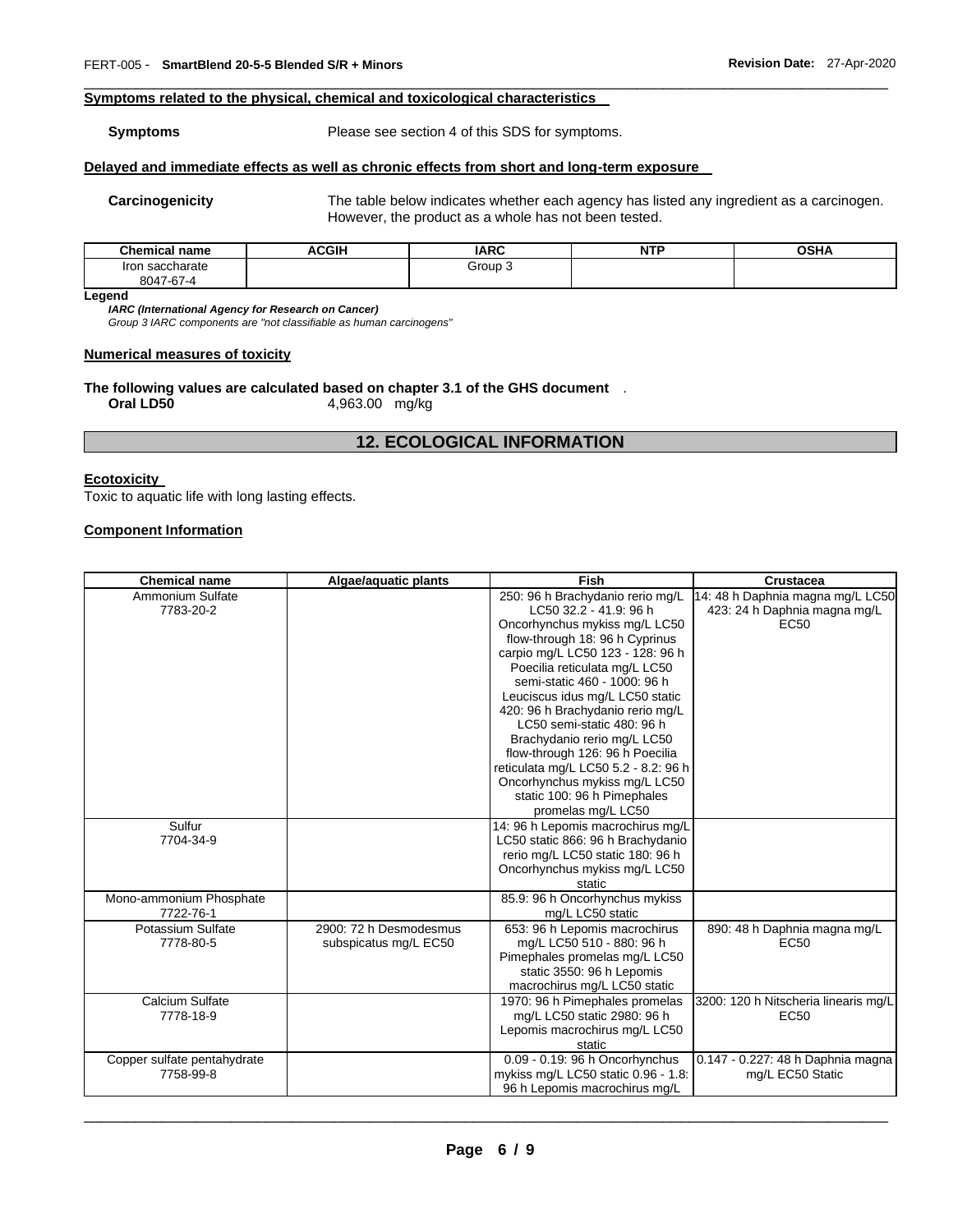| LC50 static 0.1478 - 0.165: 96 h    |
|-------------------------------------|
| Oncorhynchus mykiss mg/L LC50       |
| flow-through 0.66 - 1.15: 96 h      |
| Lepomis macrochirus mg/L LC50       |
| semi-static 0.6752: 96 h Pimephales |
| promelas mg/L LC50 static           |

# **Persistence/Degradability**

Not determined.

### **Bioaccumulation**

There is no data for this product.

# **Mobility**

| <b>Chemical</b><br>name           | coefficient<br>$-0.1$<br>--<br>tition<br>αı |
|-----------------------------------|---------------------------------------------|
| ⊦Sulfate<br>Ammonium<br>7783-20-∠ | ັບ.                                         |

### **Other Adverse Effects**

Not determined

# **13. DISPOSAL CONSIDERATIONS**

### **Waste Treatment Methods**

| <b>Disposal of Wastes</b>     | Disposal should be in accordance with applicable regional, national and local laws and<br>regulations. |
|-------------------------------|--------------------------------------------------------------------------------------------------------|
| <b>Contaminated Packaging</b> | Disposal should be in accordance with applicable regional, national and local laws and<br>regulations. |

# **California Hazardous Waste Status**

| Chemical name                            | California Hazardous Waste Status |
|------------------------------------------|-----------------------------------|
| Copper sulfate pentahydrate<br>7758-99-8 | Toxic                             |

# **14. TRANSPORT INFORMATION**

| <b>Note</b> | Please see current shipping paper for most up to date shipping information, including<br>exemptions and special circumstances. |
|-------------|--------------------------------------------------------------------------------------------------------------------------------|
| <u>DOT</u>  | Not regulated                                                                                                                  |
| <b>IATA</b> | Not regulated                                                                                                                  |
| <b>IMDG</b> | Not regulated                                                                                                                  |

# **15. REGULATORY INFORMATION**

# **International Inventories**

| <b>Chemical name</b>      | <b>TSCA TSCA Inventory DSL/NDSL EINECS/ELI</b><br><b>Status</b> | <b>NCS</b> | <b>ENCS</b> | <b>IECSC</b> | <b>KECL</b> | <b>PICCS</b> | <b>AICS</b> |
|---------------------------|-----------------------------------------------------------------|------------|-------------|--------------|-------------|--------------|-------------|
| Urea formaldehyde polymer | <b>ACTIVE</b>                                                   |            |             |              |             |              |             |
| Ammonium Sulfate          | <b>ACTIVE</b>                                                   |            |             |              |             |              |             |
| Sulfur                    | <b>ACTIVE</b>                                                   |            |             |              |             |              |             |
| Mono-ammonium Phosphate   | <b>ACTIVE</b>                                                   |            |             |              |             |              |             |
| Potassium Sulfate         | <b>ACTIVE</b>                                                   |            |             |              |             |              |             |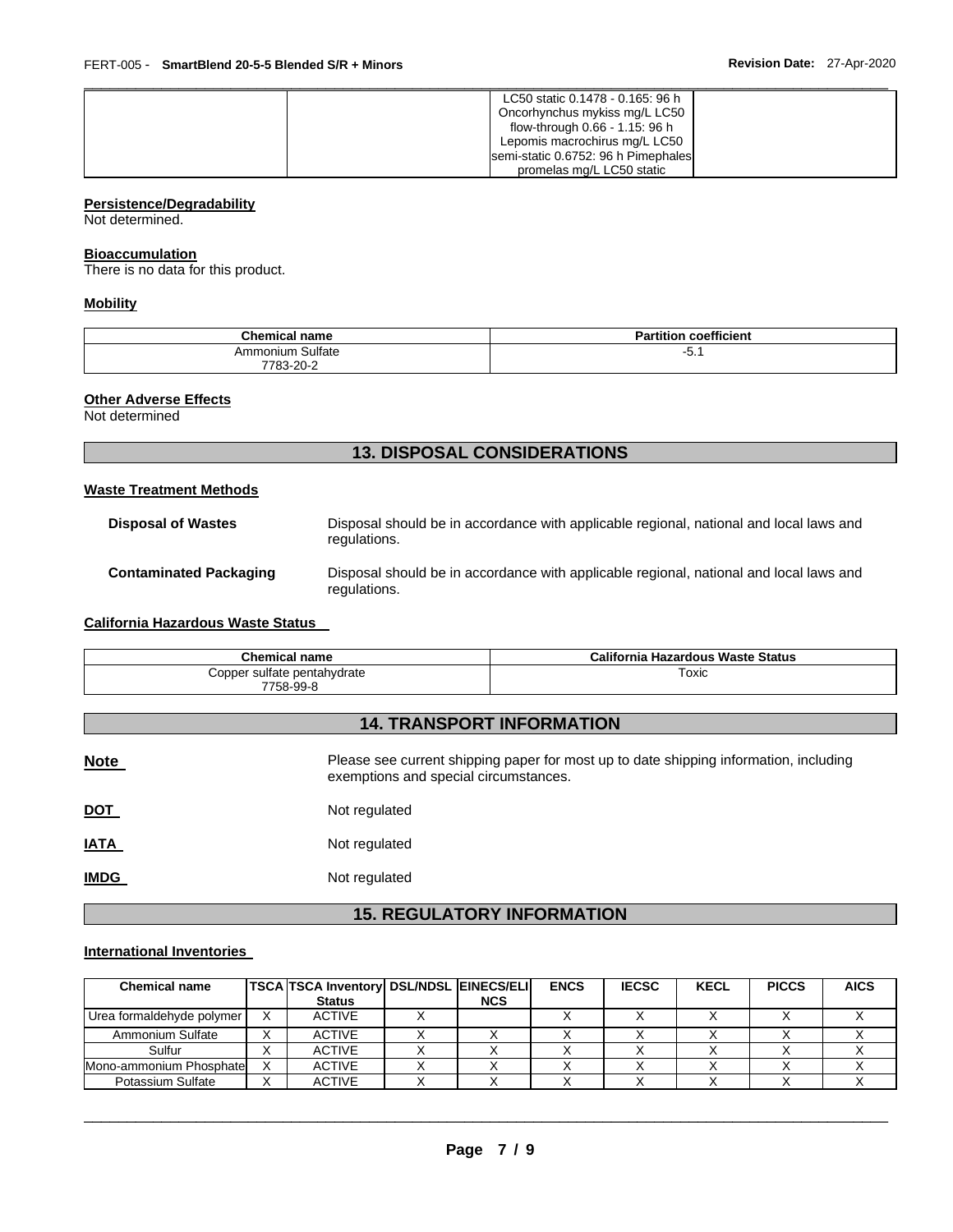| Calcium Sulfate             | $\lambda$ | ACTIVE |  |  |  |  |
|-----------------------------|-----------|--------|--|--|--|--|
| Iron saccharate             |           |        |  |  |  |  |
| Copper sulfate pentahydrate |           |        |  |  |  |  |

### **Legend:**

*TSCA - United States Toxic Substances Control Act Section 8(b) Inventory* 

*DSL/NDSL - Canadian Domestic Substances List/Non-Domestic Substances List* 

*EINECS/ELINCS - European Inventory of Existing Chemical Substances/European List of Notified Chemical Substances* 

*ENCS - Japan Existing and New Chemical Substances* 

*IECSC - China Inventory of Existing Chemical Substances* 

*KECL - Korean Existing and Evaluated Chemical Substances* 

*PICCS - Philippines Inventory of Chemicals and Chemical Substances* 

*AICS - Australian Inventory of Chemical Substances* 

### **US Federal Regulations**

### **CERCLA**

This material, as supplied, contains one or more substances regulated as a hazardous substance under the Comprehensive Environmental Response Compensation and Liability Act (CERCLA) (40 CFR 302)

| Chemical name               | <b>Hazardous Substances RQs</b> | <b>CERCLA/SARA RQ</b> | <b>Reportable Quantity (RQ)</b> |
|-----------------------------|---------------------------------|-----------------------|---------------------------------|
| Copper sulfate pentahydrate | $10$ lbs                        | 10 lbs                | $10$ lbs                        |
| 7758-99-8                   |                                 |                       |                                 |

### **SARA 313**

Section 313 of Title III of the Superfund Amendments and Reauthorization Act of 1986 (SARA). This product contains a chemical or chemicals which are subject to the reporting requirements of the Act and Title 40 of the Code of Federal Regulations, Part 372

| <b>Chemical name</b>                    | <b>CAS No</b> | Weight-% | <b>SARA 313 - Threshold</b><br>Values % |
|-----------------------------------------|---------------|----------|-----------------------------------------|
| Ammonium Sulfate - 7783-20-2            | 7783-20-2     | 20-30    |                                         |
| Mono-ammonium Phosphate - 7722-76-1     | 7722-76-1     | 1-10     |                                         |
| Copper sulfate pentahydrate - 7758-99-8 | 7758-99-8     | <1.0     |                                         |

# **CWA (Clean Water Act)**

| <b>Chemical name</b>        | <b>CWA - Reportable</b><br>Quantities | <b>CWA - Toxic Pollutants CWA - Priority Pollutants</b> | <b>CWA - Hazardous</b><br>Substances |
|-----------------------------|---------------------------------------|---------------------------------------------------------|--------------------------------------|
| Copper sulfate pentahydrate |                                       |                                                         |                                      |

### **US State Regulations**

### **California Proposition 65**

This product does not contain any Proposition 65 chemicals.

### **U.S. State Right-to-Know Regulations**

| <b>Chemical name</b>                     | New Jersey | <b>Massachusetts</b> | Pennsylvania |
|------------------------------------------|------------|----------------------|--------------|
| Sulfur<br>7704-34-9                      |            |                      |              |
| Calcium Sulfate<br>7778-18-9             |            |                      |              |
| Copper sulfate pentahydrate<br>7758-99-8 |            |                      |              |